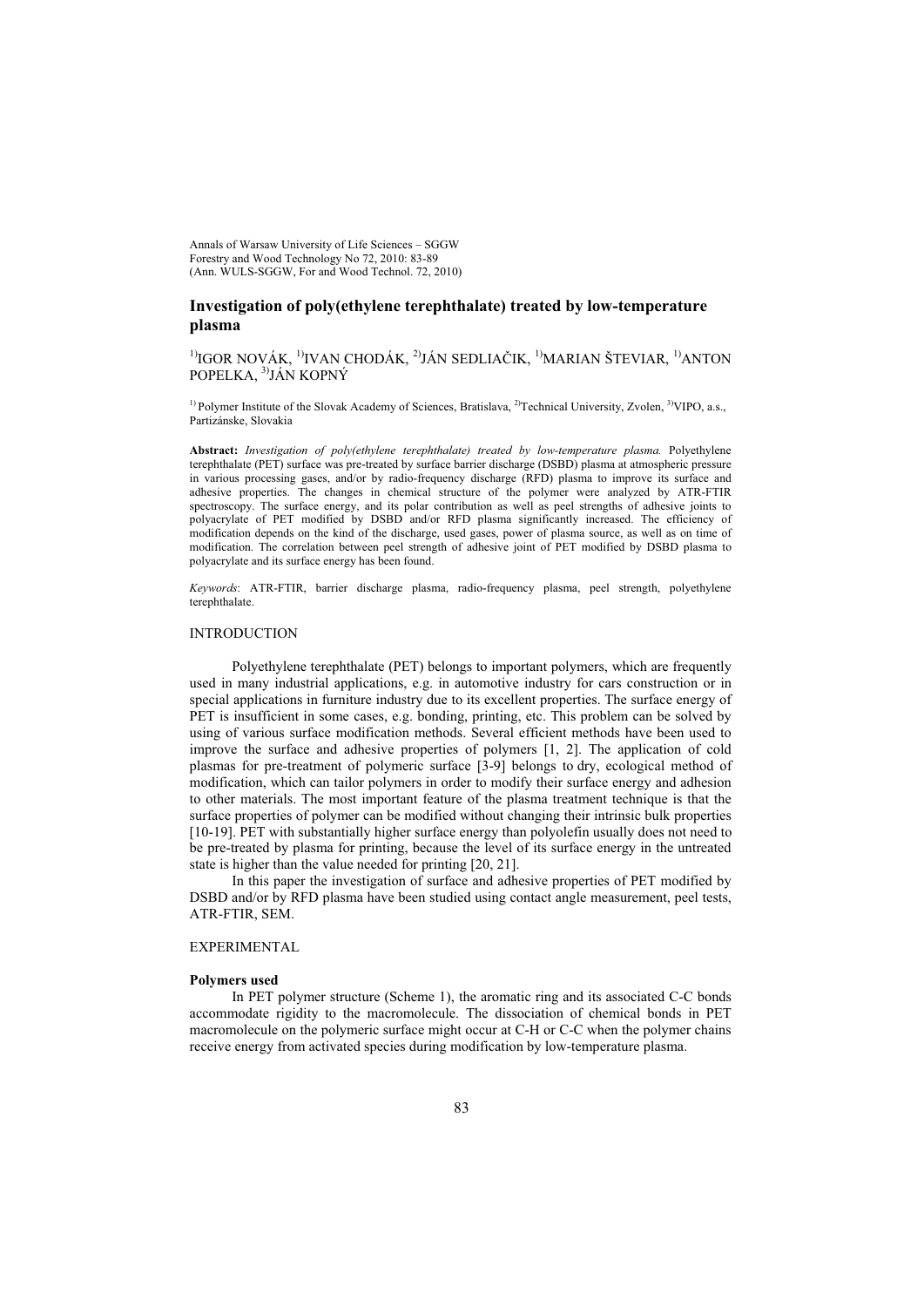

Scheme 1. The structure of PET polymer

In our experiments oriented PET foils Tenolan OAN (Technoplast, Czech Republic) with thickness 0.12 mm and poly (2-ethylhexyl acrylate) (PEHA) (Polysciences, USA) have been applied. The PET foils were treated in acetone due to elimination of the additives influencing their surface properties. The adhesive joints of modified PET were prepared by using a solution of PEHA in ethyl acetate. The layer with thickness 0.12 mm was deposited on supported biaxially oriented isotactic polypropylene with aid of coating ruler (Dioptra, Czech Republic).

#### **Modification by plasma**

The modification of PET foils by DSBD plasma was performed in laboratory source at atmospheric pressure in medium of  $N_2$  or  $O_2$  gases of a technical purity. The DSBD generator consists of electrodes separated by an alumina dielectric plate. The discharge electrodes having the area 80 x 80 mm, and consisting of 1 mm wide and 80 mm long tungsten strips, are fixed on the upper surface of alumina plate. The electrodes are located inside of glass cover allowing passing of the medium gases. The voltage of DSBD source was 100 V, current intensity 1A, and frequency was 6 kHz. The power used for modification by DSBD plasma in  $N_2$  or  $O_2$  was 100 W.

The RFD source working at reduced pressure 40 Pa in air consists of stainless steel locked-up vacuum vessel with two circular brass electrodes having a diameter 240 mm. The voltage of RFD source was 2 kV, current density was 0.6 A, and frequency was 13.56 MHz, and the power applied for modification of the polymer by RFD plasma in air was 200 W.

#### **Measurements methods ATR-FTIR**

The ATR-FTIR spectroscopy measurements of PET foils were performed with Nicolet Impact 400 FTIR spectrometer (Nicolet, USA) having a resolution of  $4 \text{ cm}^{-1}$ , a scan range was  $4000 - 400$  cm<sup>-1</sup>, and a total of 1024 scans per analysis. The KRS-5 crystal (thalliumbromide-iodide) has been used for ATR-FTIR measurements.

## **Surface energy**

The surface energy of PET was determined via measurements of contact angles of a set of testing liquids: re-distilled water, ethylene glycol, formamide, methylene iodide,  $\alpha$ bromo naphthalene) with SEE (Surface Energy Evaluation) system (Masaryk University, Czech Republic). The drops of testing liquid ( $V = 3 \mu$ ) were placed with a micropipette (Biohit, Finland) on the PET foil surface, and a dependence  $\theta = f(t)$  was extrapolated to  $t = 0$ . The surface energy of the polymer as well as its polar and dispersive components were evaluated by Owens-Wendt-Rable-Kaelble (OWRK) modified by the least squares method [22]: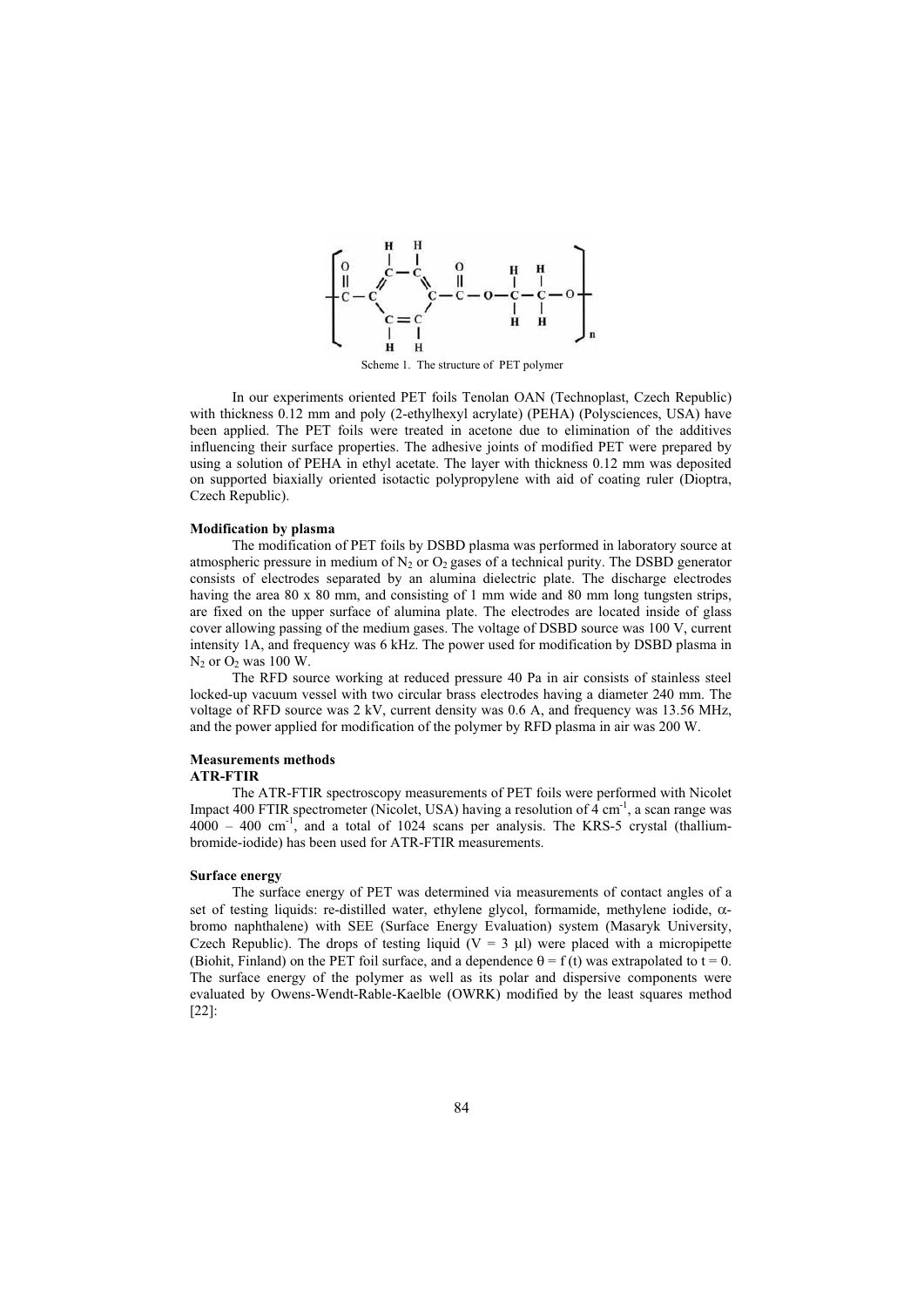$$
\frac{(1+\cos\theta)\gamma_{LV}}{2} = (\gamma_{LV}^d \gamma_s^d)^{1/2} + (\gamma_{LV}^p \gamma_s^p)^{1/2}
$$
 (1)

$$
\begin{aligned} \gamma_{LV} &= \gamma_{LV}{}^p + \gamma_{LV}{}^d \\ \gamma_s &= \gamma_s^p + \gamma_s^d \end{aligned} \tag{2}
$$

Where:  $\theta$  = contact angle (deg),

 $\gamma_{LV}$  = surface free energy (SFE) of the testing liquid (mJ.m<sup>-2</sup>),

 $\gamma_{LV}^d$ ,  $\gamma_{LV}^p$  = dispersive component (DC), and polar component (PC) of SFE of the testing liquid  $(mJ.m^{-2})$ ,

 $\gamma_s^d$ ,  $\gamma_s^p$  = DC and PC of SFE of the polymer (mJ.m<sup>-2</sup>).

Where,  $\gamma_L$  is the surface tension,  $x_L^p = \gamma_L^p / \gamma_L$  is the polar ratio of the testing liquid.

### **Peel strength of adhesive joint**

The peel strength of adhesive joint  $(P_{\text{peel}})$  of PET foil modified by plasma to polyacrylate was found by peeling of adhesive joint (peel tests) at 90° angle using a 5 kN universal testing machine Instron 4301 (Instron, England). The adhesive joints were fixed in aluminium peeling circle. The width of adhesive joints was 20 mm, and its length was 140 mm. The adhesive joints were prepared from modified PET foils and biaxially oriented isotactic polypropylene impregnated with polyacrylate. The speed of peeling of adhesive joint was  $1.5$  mm.min<sup>-1</sup>.

RESULTS AND DISCUSSION

#### **ATR-FTIR**

The chemical changes in surface layer of plasma-treated polymer are analyzed using ATR-FTIR spectroscopy.

Fig. 1 shows the ATR-FTIR spectra of unmodified PET (Fig. 1 c) as well as the PET modified by DSBD plasma in N<sub>2</sub> (Fig. 1 b) or O<sub>2</sub> atmosphere (Fig. 1 a). A surface analysis of PET modified by DSBD plasma in  $O_2(10s, Fig. 1 a)$  and in  $N_2(10s, Fig. 1 b)$  can provide an understanding of the functional chemical groups of the polymer. ATR-FTIR spectra of PET were measured with the same DSBD plasma treatment times 10s in various processing gases. For unmodified PET foil (Fig. 1c), the characteristic IR bands at 1710, 1505 and 1173 cm<sup>-1</sup> were observed for CH, C=O, benzene-ring -C-C- stretching vibrations, and ring C-H in plane bending, respectively. The IR bands at 1358 cm<sup>-1</sup> of the wagging, benzene-ring in-plane C-H bending, and -C-C- stretching vibration bands appeared near 1173 and 1037 cm<sup>-1</sup>, respectively. The IR spectrum of DSBD plasma treated PET in Fig. 1b  $(N_2$  plasma) and Fig. 1a  $(O<sub>2</sub>$  plasma) contains some important changes in comparison with IR spectrum of unmodified PET. For DSBD modified PET the broadening of the C=O stretch at  $1710 \text{ cm}^{-1}$ have been appeared due to oxygen-containing sites creation. The content of C=O groups is higher for PET modified by  $O_2$  DSBD plasma (Fig. 1a) comparing to N<sub>2</sub> plasma (Fig. 1b) and consequently the broadening peak at  $1710 \text{ cm}^{-1}$  for  $O_2$  plasma modified PET was found.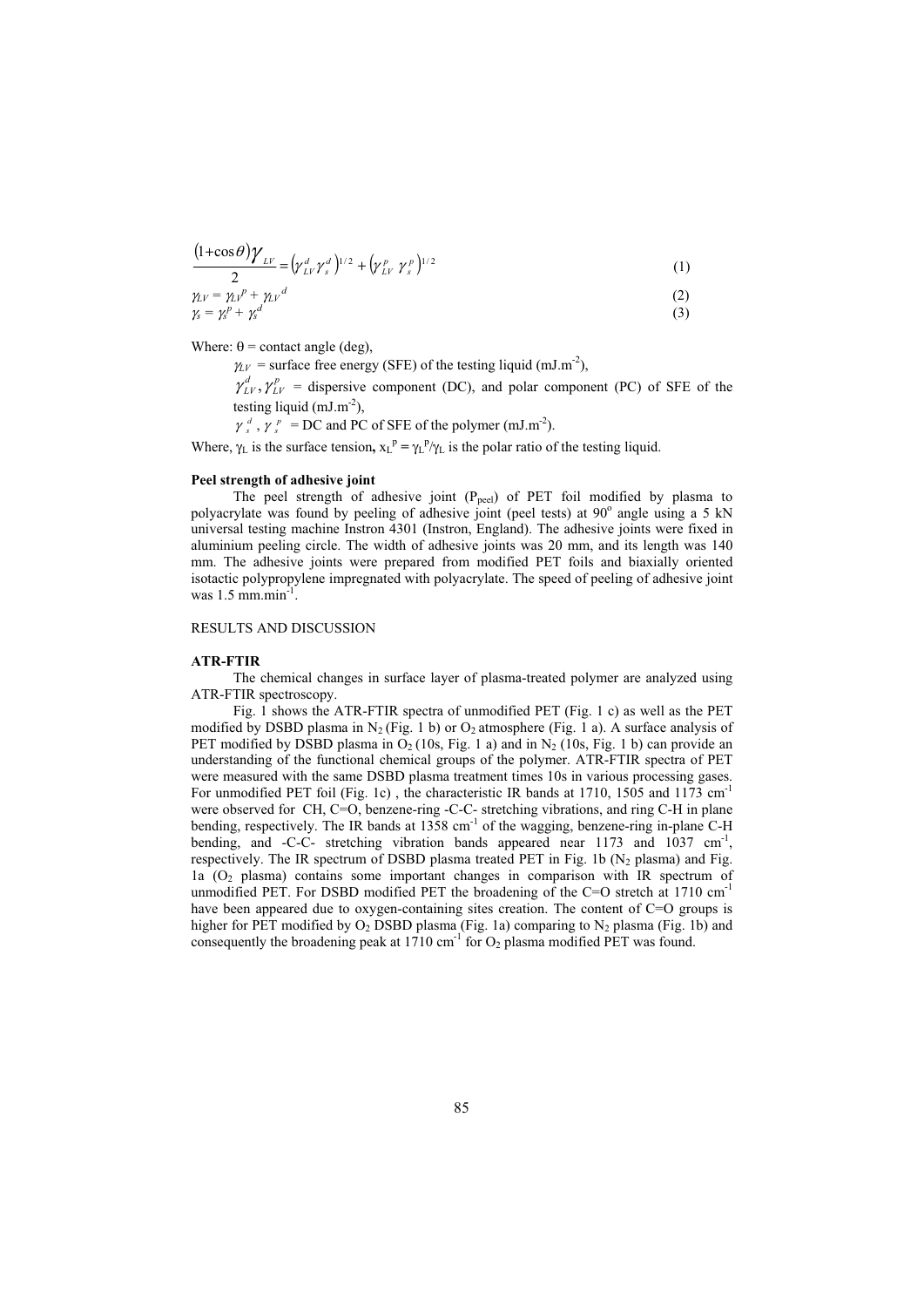

Fig. 1 ATR-FTIR spectra of unmodified PET (1 c), PET modified by DSBD plasma in  $N_2(1 \text{ b})$ , and in O<sub>2</sub> atmosphere (1 a)

# **Surface energy and peel strength of adhesive joint**

The surface energy of PET foils modified by DSBD in  $O_2$  and  $N_2$  plasma at atmospheric pressure and by RFD plasma in air at reduced pressure vs. activation time is shown in Fig. 2.



Fig. 2 Surface energy of PET foil modified by DSBD plasma (A): in  $O_2$  (a) and in  $N_2$  (b) or RFD plasma (B) in air vs. activation time

The surface energy of PET during modification by DSBD plasma in  $O_2$  and  $N_2$ significantly increased in comparison with untreated polymer. According to Fig. 2, plot a the surface energy of PET modified by DSBD plasma in  $O_2$  increases from the initial value 47.8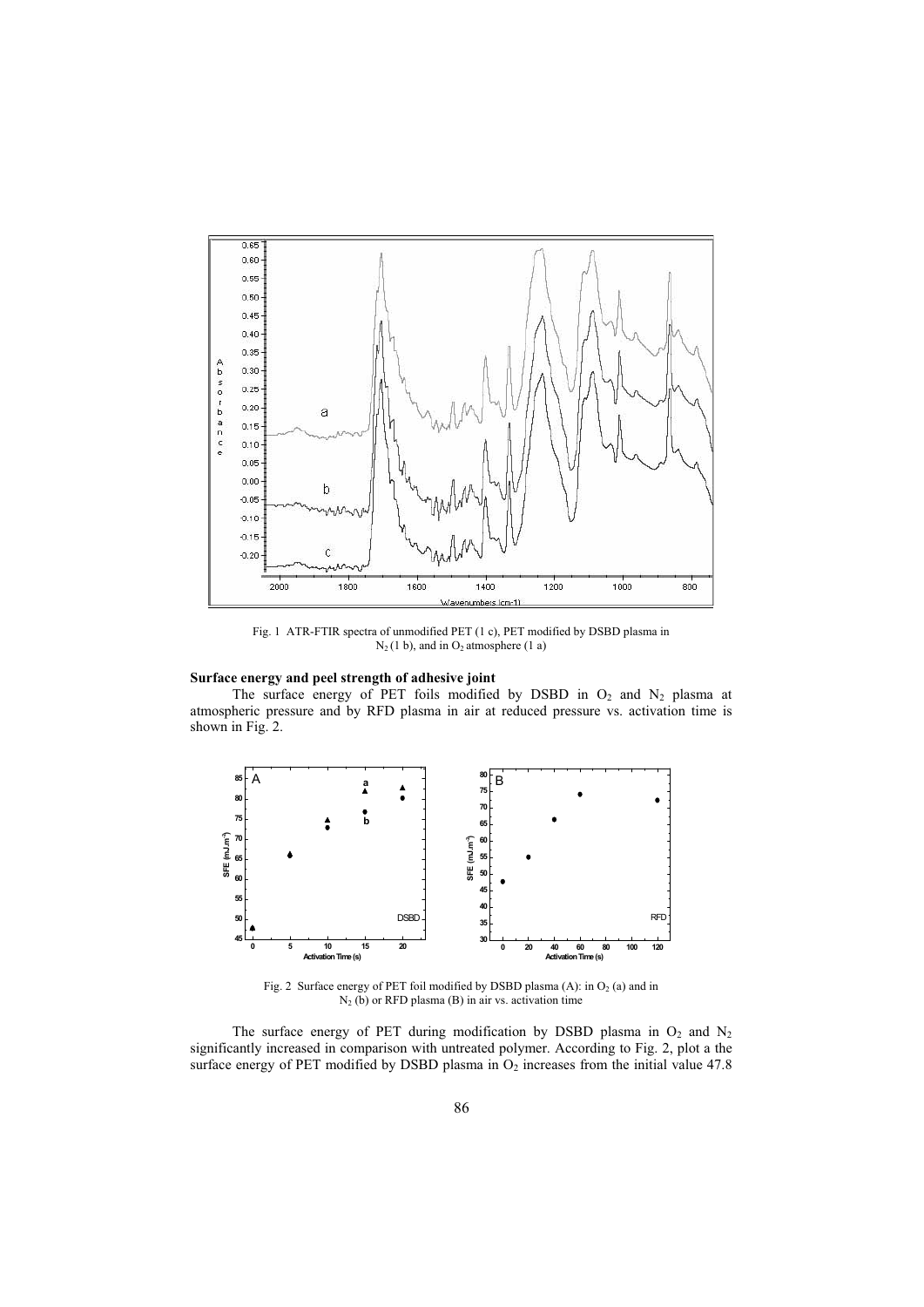mJ.m<sup>-2</sup> for untreated PET up to  $82.6$  J.m<sup>-2</sup> for 20 s of modification by plasma. Fig. 11A, plot b shows the surface energy of PET modified by DSBD plasma in  $N_2$ . The values of PET surface energy treated in  $N_2$  by DSBD plasma were lower in comparison with surface energy of PET modified by the same method in  $O_2$ . The PET modified by RFD plasma in air (Fig. 11B) reached the same level of pre-treatment for substantially longer time of activation by plasma. The surface energy of PET treated by RFD plasma at reduced pressure in air reached after 60 s of modification 74.2 mJ.m<sup>-2</sup>. Comparing Fig. 2 A, plot a and Fig. 2 B we can conclude, than the same value of the PET surface energy modified by RFD plasma was achieved for 6 times longer time of modification in comparison with DSBD plasma treatment.

The results of measurements of surface energy of PET modified by RFD plasma, its polar component (PC) and dispersive component (DC) of the surface energy vs. activation time are summarized in Fig. 3. The total surface energy of PET treated by RFD plasma increases with time of activation from 47.8 mJ.m<sup>-2</sup> (unmodified polymer) up to 72.4 mJ.m<sup>-2</sup> (modification by RFD plasma, 120 s).



Fig. 3 Surface energy (a), its polar (b) and dispersive (c) component of PET modified by RFD plasma in air vs. activation time

The polar component of the surface energy increased after modification by RFD plasma in argon from  $6.8 \text{ mJ.m}^2$  (unmodified sample) to 31 mJ.m<sup>-2</sup> after 120 s of RFD plasma treatment. However, the dispersive component of surface energy of PET modified by RFD plasma with activation time does not change significantly (from 41.0 mJ.m<sup>-2</sup>, unmodified PET to 41.4 mJ.m<sup>-2</sup>, RFD, 120 s). Both used processing gases, i.e. oxygen as well as nitrogen reach the same relation between peel strength of adhesive joint and surface energy of PET:  $P_{\text{peel}} = 309.5 - 1719.8$ . exp(- SFE/23.9).

### **CONCLUSIONS**

- (i) DSBD plasma modified PET shows by ATR-FTIR measurement the broadening of the  $C=O$  stretch at 1710 cm<sup>-1</sup> due to oxygen-containing sites creation,
- (ii) surface energy of PET modified by DSBD and RFD plasma significantly increases, this increase was higher for oxygen in comparison with nitrogen,
- (iii) peel strength of PET to polyacrylate modified by DSBD plasma or RFD plasma significantly increased,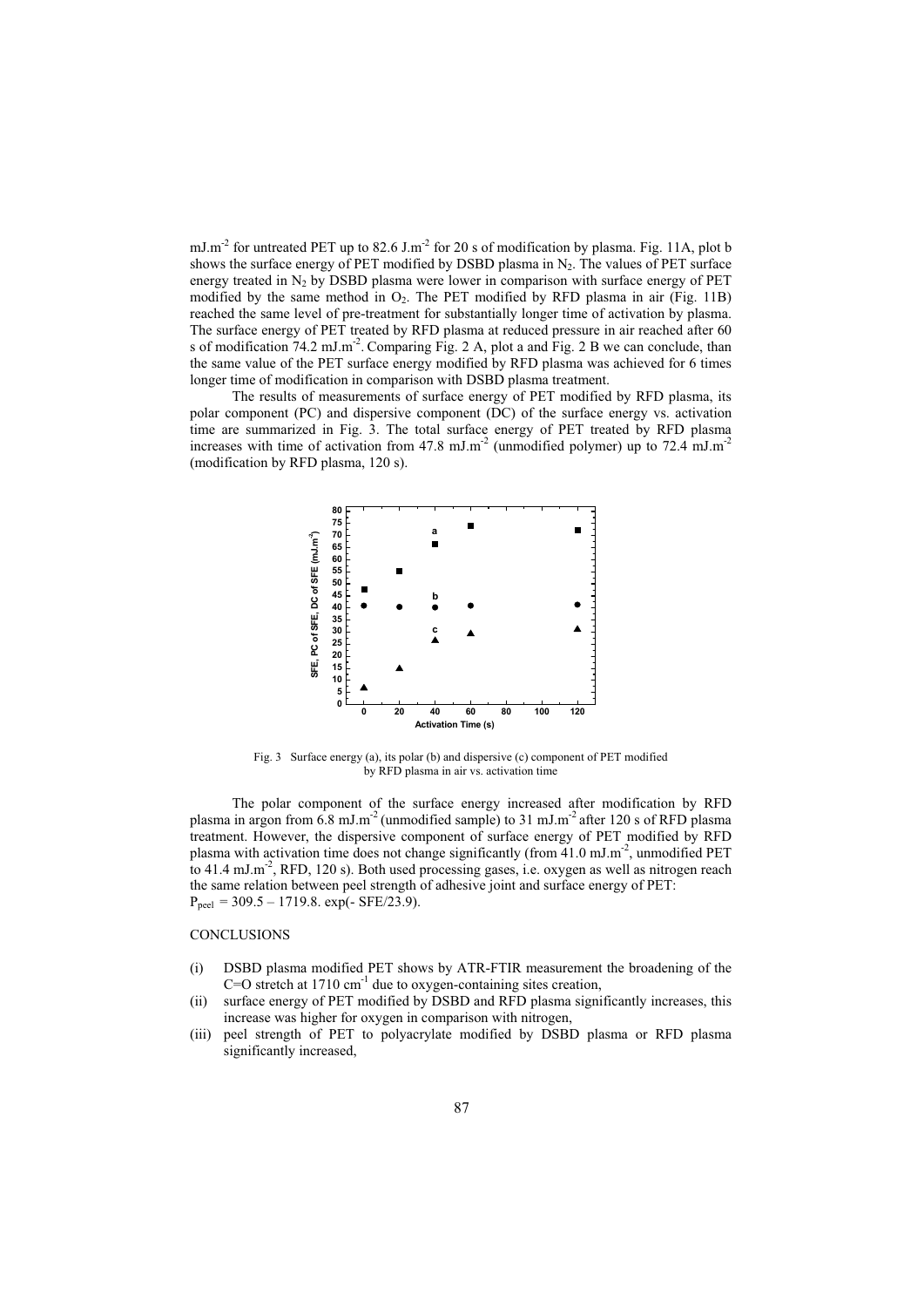(iv) correlation between peel strength of adhesive joint of PET modified by DSBD plasma in oxygen or nitrogen to polyacrylate have been found:  $P_{\text{peel}} = 309.5 - 1719.8$ . exp(- SFE/23.9).

#### **Acknowledgements**

The authors are grateful to Slovak Grant Agency VEGA (grants No. 2/7103/27 and 1/0517/09) for the financial support of this research.

This paper was processed in the frame of the Project of Slovakian Ministry of Education "Stimuly" Req-00151-0001 as the result of author's research.

### **REFERENCES**

- 1. CIOFFI, M.O.H., VOORWALD,H.J.C., MOTA R.P., 2003: Mater. Character. 50, 209.
- 2. POLETTI, G., ORSINI, F., RAFFAELE-ADDAMO, A., RICCAREDI, C., SELLI, E., 2003: Appl. Surf. Sci. 219, 311.
- 3. SHENTON, M.J., LOWELL-HOARE, M.C., STENENS, G.C., 2001: J. Phys. D, Appl. Phys. 34, 2754.
- 4. ČERNÁKOVÁ, L., KOVÁČIK, D., ZÁHORANOVÁ, A., ČERNÁK, M., MAZÚR, M.: Plasma Chem. Plasma Process. 25 (2005) 427.
- 5. ODRÁŠKOVÁ, M., RÁHEĽ, J., ZÁHORANOVÁ, A., TIŇO, R., ČERNÁK, M., 2008: Plasma Chem. Plasma Process. 28, 203.
- 6. NOVÁK, I., POLLÁK, V., CHODÁK I., 2006: Plasma Process. Polym. 3, 355.
- 7. OHARE, L.A. SMITH, J.A., LEADLEY, S.R., PARBHOO, B., GOODWIN, A.J., WATTS, J.F., 2002: Surface Interface Anal. 33, 617.
- 8. DESHMUKH, R.J., BHAT, N.V., 2003: Mater. Res. Innov. 7, 283.
- 9. RICCARDI, C., BARNI, R., SELLI, E., MAZZONE, G., MASSAFRA, M.R., MARCANDALLI, B., POLETTI, G., 2003: Appl. Surf. Sci. 211, 386.
- 10. BARNI, R., RICCARDI, C., SELLI, E., MASSAFRA, M.R., MARCANDALLI, B., ORSINI, F., POLETTI, G., MEDA, L., 2005: Plasma Process. Polym. 2, 64.
- 11. ADEMOVIC, Z., WEI, J., JENSEN, B.W., HOU, X., KINGSHOTT, P., 2005: Plasma Process. Polym. 2, 53.
- 12. NOESKE, M., DEGENHARDT, J., STRUDTHOFF, S., LOMMATZSCH, U., 2004: Intern. J. Adhes. Adhesives 24, 171.
- 13. RÁHEĽ, J., ČERNÁK, M., HUDEC, I., ŠTEFEČKA, M., KANDO, M., CHODÁK, I., 2000: Plasmas Polymers. 5, 119.
- 14. NOVÁK, I., CHODÁK, I., 1998: Angew. Makromol. Chem. 260, 47.
- 15. ŠIMOR, M., RÁHEL, J., ČERNÁK, M., IMAHORI, Y., ŠTEFEČKA, M., KANDO, M., 2003: Surf. Coat. Technol. 172, 1
- 16. JANČA, J., SŤAHEL, P., KRČMA, F., LAPČÍK, L., 2000: Czechoslov. J. Phys. 50, 449.
- 17. TSUCHYIA, Y., AKUTU, K., IWATA, A., 1998: Progress in Org. Coat. 34, 100.
- 18. LIU, C., CUI, N., BROWN, N.M.D., MEENAN, B.J., 2004: Surf. Coat. Technol. 185, 311.
- 19. BHAT, N. V., UPADHYAY, D. J., 2003: Plasma Chem. Plasma Proces. 23, 389.
- 20. MANENQ, F., CARLOTTI, S., MAS, A., 1999: Angew. Makromol. Chem. 271, 11.
- 21. CHENG, T. S. LIN, H. T., CHUANG, M. J., 2004: Mater. Lett. 58, 650.
- 22. TOUFIK, M., MAS, A., SHKINEV, V., NECHEV, A., ELHARFI, A., SCHUE, F., 2002: Eur. Polym. J. 38, 203.